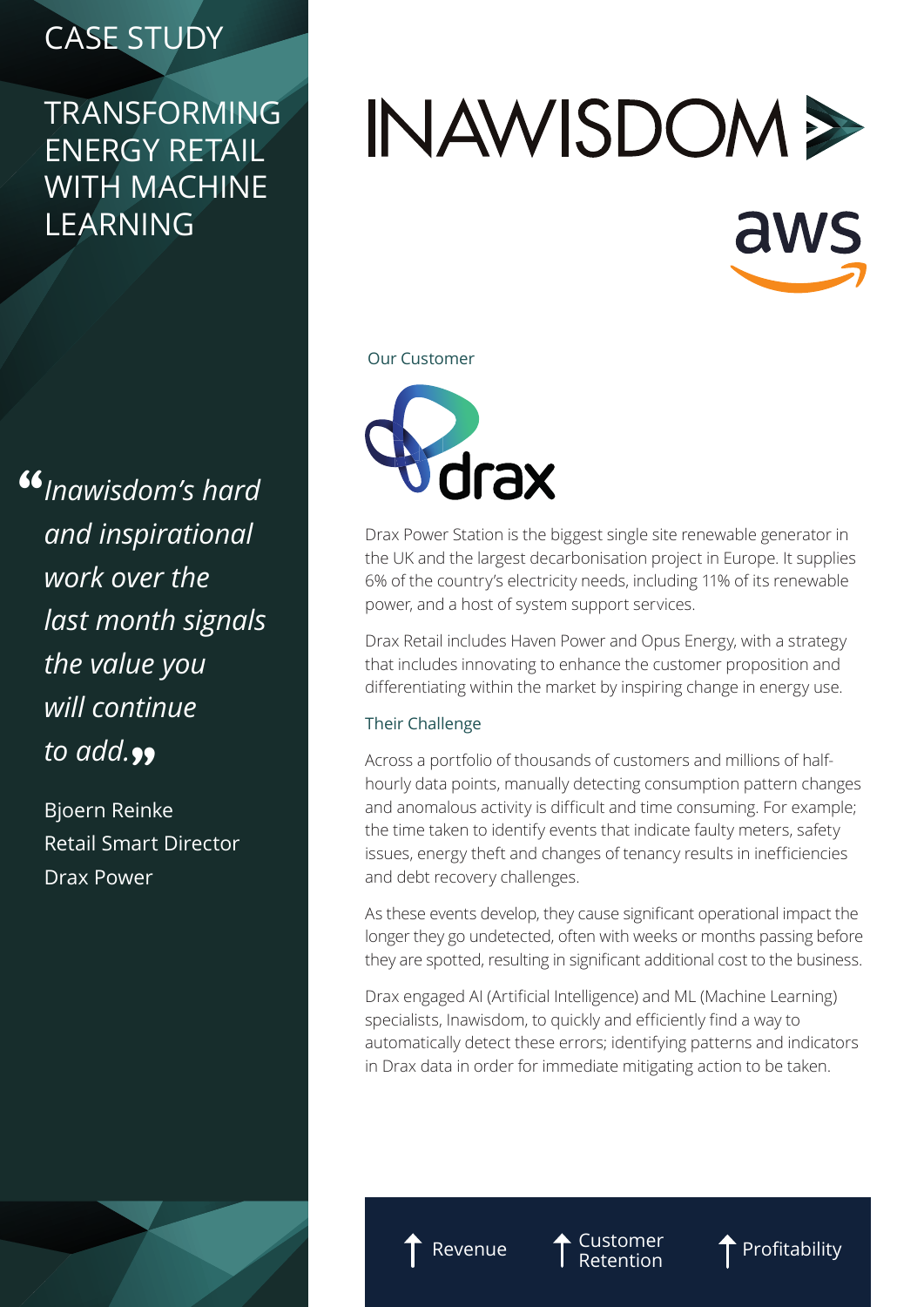# CASE STUDY



<sup>66</sup> We believe in *data and insight, and your skills and approach will help us… Well done and*  thanks. <sub>99</sub>

Bjoern Reinke Retail Smart Director Drax Power



#### Our Solution

Inawisdom initially deployed their proven four-week Discovery-asa-Service (DaaS) accelerator approach, consisting of one week to outline the opportunity for a machine learning solution, to agree success measures and to assess data availability and quality. The remaining three weeks were then committed to implementing machine learning models against the data and presenting the results.

The raw dataset used consisted of millions of half-hourly energy consumption readings, with years of data per customer. Usage patterns for the customer base were grouped by business type, enabling accurate predictive and anomaly detection models to be built against this data. The results were impressive and Drax progressed the project to productionise the solution. In order to truly embed the solution in to the business, Inawsidom first created forecasts for electricity consumption using Amazon SageMaker's built-in model DeepAR. From the created forecasts, anomalies for the previous week could be detected using another Amazon SageMaker built-in model—RandomCutForest (RCF) - on the differences from observed usage to predicted usage.

#### Example output from the solution



This is perhaps one of the most important business anomaly type that needs to be identified. The longer time period that's passed since a customer moved out of the premises, the less likely the contact details, held by Haven Power for the customer, are up to date. Consequently, this means a lower chance of recovering the customer's outstanding debt.

With the data science proven, Inawisdom used their own delivery capability, with Cloud and Data architects working within Drax's AWS Retail platform, to deliver an automated solution. This allowed stakeholders at Drax to view the output of the machine learning model (anomalies) on a weekly basis and take action based on the results.

#### The Process

Using the data ingested into Drax's AWS Retail platform from Haven Power's systems (capturing half-hourly data), a series of functions were built to deliver the output. Scheduled to run on a weekly basis, the functions co-ordinate the processing and transformation of the data required for use by the Machine Learning model. Once the data has